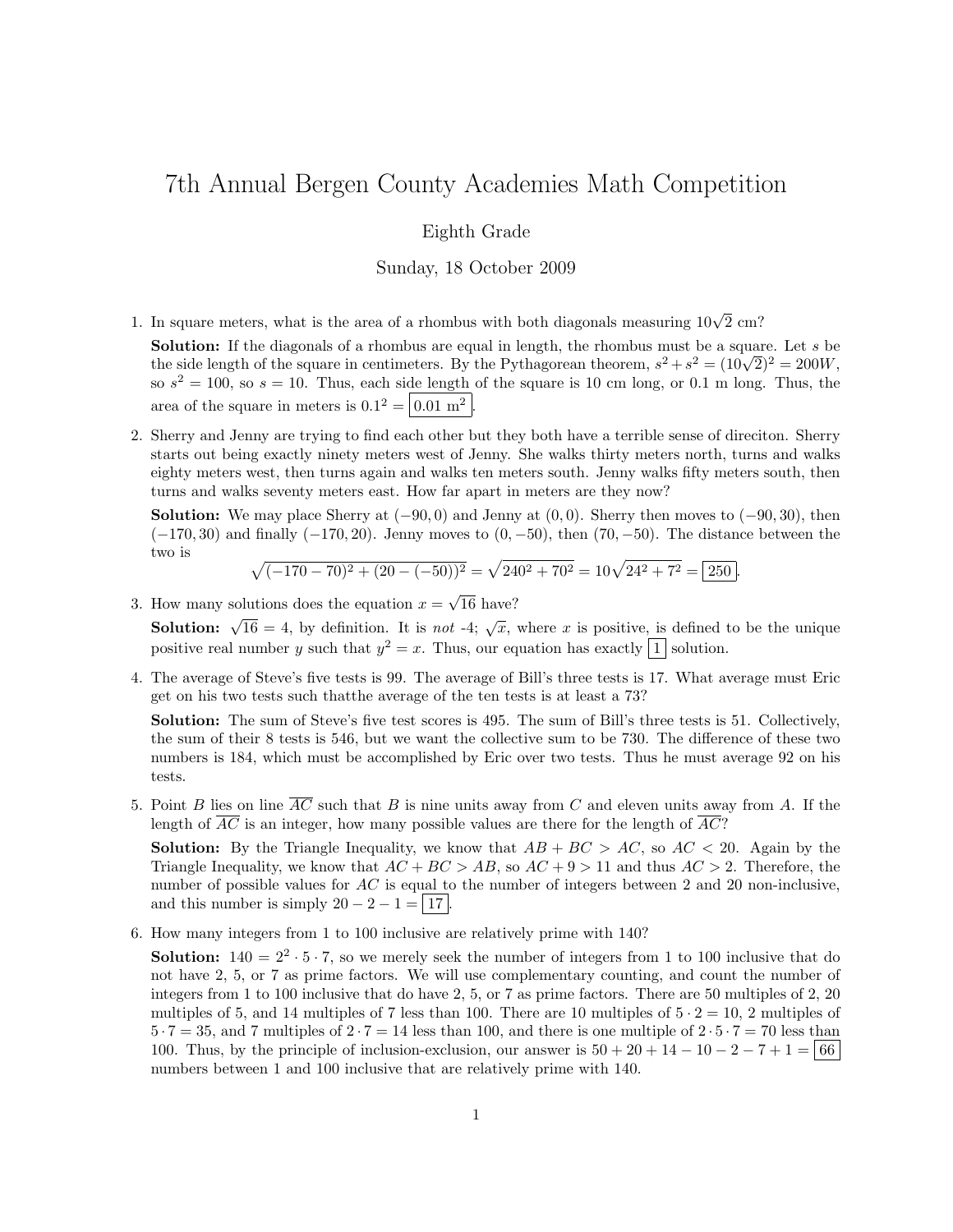7. Kelvin Wang sneaks into an intergalatic convention. There are two species of people in there: dinasauri (singular dinosaurus) and Yahaos. Given that each dinosaurus has seven heads, each Yahao has fifteen heads, and Kelvin correctly counted a total of eighty-two heads, find the total number of beings taking part in this convention, excluding Kelvin.

**Solution:** Let there be d dinosauri and y Yahaos. We have that  $7d + 15y = 82$ . Since y and d are nonnegative integers, we need  $y < 6$ . Otherwise,  $7d + 156 \ge 15y > 90 > 82$ , which is impossible. Checking  $y = 1, 2, 3, 4, 5$ , it is easy to see that  $y = 5$  and  $d = 1$  is the only possible solution, so our answer is  $y + d = 5 + 1 = |6|$ .

8. Suppose a right triangle has a hypotenuse of length 3. Given that its area is 1, find its perimeter.

**Solution:** Let a and b be the lengths of the legs of the triangle. Since the triangle's area is 1, we have  $\frac{ab}{2} = 1$ , i.e.,  $ab = 2$ . Since its hypotenuse is 3, we have  $a^2 + b^2 = 9$ . We add 2ab to this, so  $a^2 + 2ab + b^2 = 13$ . Since  $(a + b)^2 = a^2 + 2ab + b^2$ , we have that  $a + b =$ √ 13. The perimeter of this triangle is  $a + b + c = 3 + a + b = \boxed{3 + \sqrt{13}}$ .

9. Evaluate  $20_3 + 2_3 + 0.2_3 + 0.02_3$ . Express your answer as a fraction in base 10.

**Solution:** This is 22.22<sub>3</sub>, which is  $100_3 - 0.01_3$ .  $100_3 = 9$ , and  $0.01_3 = \frac{1}{9}$ . Thus,  $22.22_3 = 9 - \frac{1}{9} = \frac{80}{9}$ 9

.

10. Mike Sun has a floating chair that moves at 3 mph in water with no current. He gets onto his floating chair, and facing north, rides a current going south at  $1$  mph. After  $x$  minutes, he turns his chair around 180◦ and rides the same current going south. He notices that he arrives at his starting point exactly one hour after he first left. Find  $x$ .

**Solution:** Observe that x is the amount of time Mike spent going north, and  $60 - x$  is the amount of time he spent going south. When going north, Mike Sun moves at a speed of 2 mph. Thus, he covers a distance of 2x while facing north. When going south, Mike Sun moves at a speed of 4 mph, so he covers a distance of  $4(60 - x)$  whe ngoing south. Since those distances must be the same, we have  $2x = 240 - 4x$ , so  $6x = 240$ , meaning that  $x = 40$ .

11. At what time between 4:00 and 5:00 does the minute hand and the hour hand overlap on an analog clock? Round your answer to the nearest minute.

Solution: At 4:00, the hour hand makes a 120 degree angle with the minute hand. Each minute, the minute hand advances  $\frac{360°}{60} = 6°$ , while the hour hand advances  $\frac{360°}{12} \cdot \frac{1}{60} = 0.5°$ . Thus, each minute, the difference between the two angles decreases by  $5.5^{\circ}$ . Suppose m minutes have elasped when the minute hand and hour hand overlap. Since the difference between their two angles is 0, we have  $120 - 5.5m = 0$ , that is,  $m = \frac{120}{5.5}$ , so  $m \approx 22$ . Thus, 22 minutes have elapsed, so the time is  $|4:22|$ 

12. A triangle has three positive integral sides,  $x-10$ ,  $x$ , and  $x+10$ . How many such triangles are obtuse?

Solution: We first observe such a triangle exists if and only if the length of the longest side is shorter than the sum of the lengths of the other two sides (triangle inequality), that is,  $x + 10 < x + x - 10$ , that is,  $x > 20$ . We now observe that a triangle is obtuse if and only if the square of its longest side is shorter than the sum of the squares of the shorter two sides, i.e.,  $(x + 10)^2 > x^2 + (x - 10)^2$ , that is,  $x^2 + 20x + 100 > 2x^2 - 20x + 100$ , that is,  $x < 40$ . In other words, a triangle with the three positive integral sides  $x-10$ , x, and  $x+10$  is obtuse if and only if  $20 < x < 40$ . The number of integers between 20 and 40 exclusive is 40 - 20 - 1 = 19, so our answer is  $|19|$ .

13. Kevin solves ten math problems on the first day. Each day he increases the number of math problems solved per day by three problems (so on the second day he solves thirteen problems, sixteen problems on the third day, etc). Today is Monday. By the end of Sunday, how many problems would he have solved?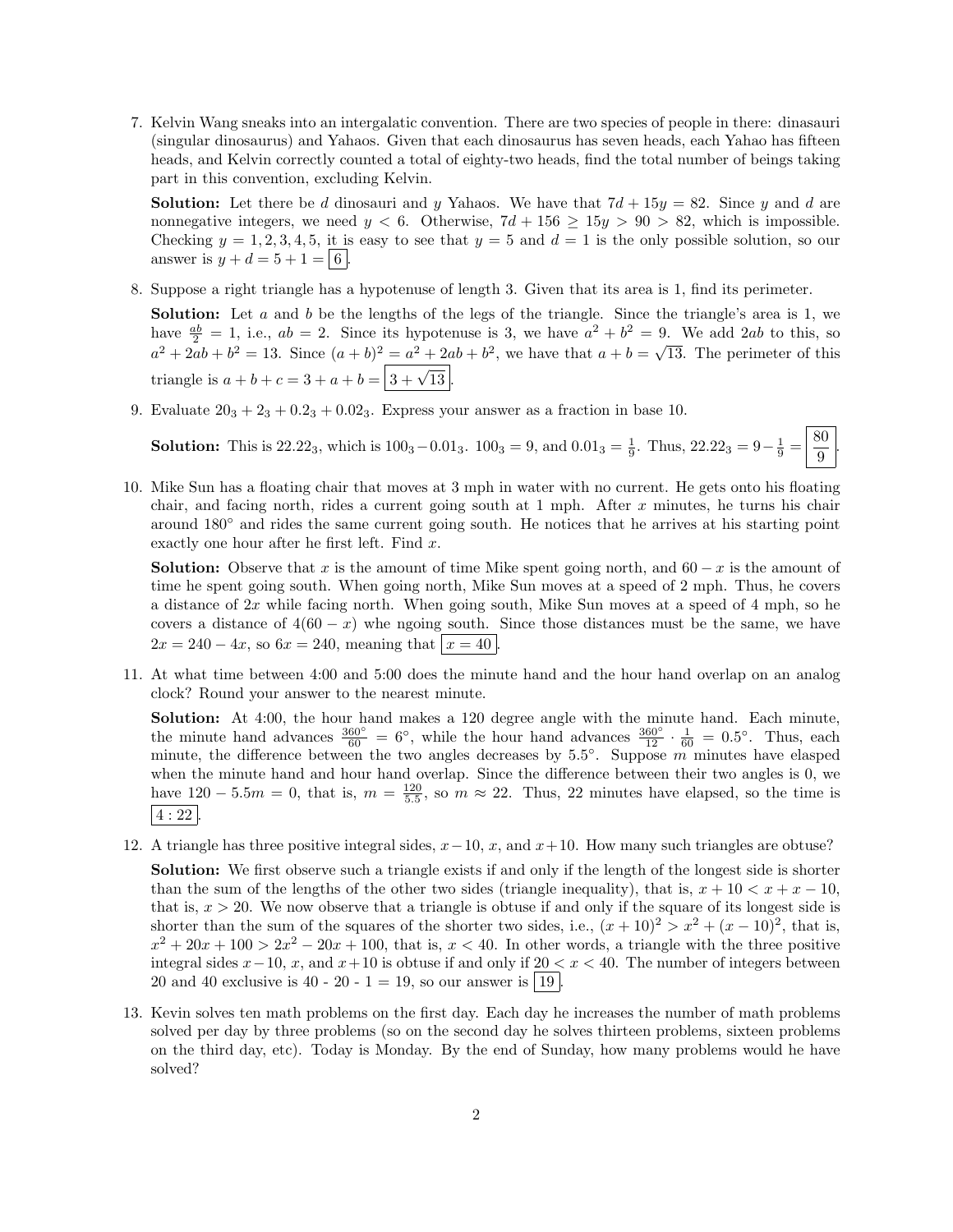**Solution:** We seek  $10 + 13 + 16 + 19 + 22 + 25 + 28 = 133$ 

- 14. Let x be the answer to this problem. What is  $x^2 21x + 121$ ? **Solution:** The answer to this problem is x, so  $x^2 - 21x + 121 = x$ , i.e.,  $x^2 - 22x + 121 = (x - 11)^2 = 0$ , so  $x = 11$ .
- 15. Let  $f(x) = \frac{x^3 3x + 2}{x^3 7x + 6}$ . Compute the sum of all distinct values of x for which  $f(x) = 0$ .

**Solution:** Observe that  $x^3 - 3x + 2 = (x - 1)^2(x + 2)$ , and  $x^3 - 7x + 6 = (x - 1)(x - 2)(x + 3)$ .  $f(x) = 0$  exactly when f is defined and its numerator is equal to 0, i.e., when  $(x - 1)^2(x + 2) = 0$  and  $x \neq 1, 2, -3$ . If  $(x - 1)^2(x + 2) = 0$ , and  $x \neq 1$ , we get that  $x = -2$  is our only solution, so the sum of all solutions is  $|-2|$ .

16. Alex Zhu's bus number is 534. He then noticed that it had three consecutive digits (3, 4, and 5, though not not necessarily in that order.) Bored, he correctly computes the total number of 3-digit numbers that contain three consecutive positive digits. Find that number.

**Solution:** There are 7 possible sets of 3 consecutive positive digits, namely,  $\{1, 2, 3\}$ ,  $\{2, 3, 4\}$ , ...  ${7, 8, 9}$ . There are  $3! = 6$  ways to arrange each of the elements of each set, so our answer is  $6 \cdot 7 = |42|$ .

17. How many integers from 1 to 1000 inclusive are multiples of 2 and 3 but not 5?

Solution: The number of integers between 1 and 1000 inclusive that are multiples of 2 and 3 is the number of multiples of 6 between 1 and 1000 inclusive; there are  $\lfloor \frac{1000}{6} \rfloor = 166$  such numbers. However, we have included multiples of 6 and 5, i.e., multiples of 30 in our count, when we should not have. Hence, we have overcouned  $\lfloor \frac{1000}{30} \rfloor = 33$  numbers, giving a final answer of  $166 - 33 = 133$ .

18. Evaluate  $\left(-\frac{1}{2}\right)^{-1^{100}}$ .

**Solution:**  $-1^{100} = -1$ . Thus,  $\left(-\frac{1}{2}\right)^{-1^{100}} = \left(-\frac{1}{2}\right)^{-1} = \frac{1}{-\frac{1}{2}} = \boxed{-2}$ .

19. Let  $f(x) = ax^2 + bx + c$ , where a, b, and c are unknown real numbers. Given that  $f(1) = 15$ ,  $f(2) = 24$ , and  $f(3) = 35$ , compute  $f(6)$ .

**Solution:** We write the given information as  $a + b + c = 15$ ,  $4a + 2b + c = 24$ , and  $9a + 3b + c = 35$ . Subtracting the first equation from the other two, we get  $3a + b = 9$  and  $8a + 2b = 20$ , that is,  $4a + b = 10$ . Subtracting  $3a + b = 9$  from  $4a + b = 10$ , we get  $a = 1$ . Thus,  $b = 6$ , and  $c = 8$ , so  $f(x) = x^2 + 6x + 8$ . Thus,  $f(6) = |80|$ .

20. Two sides of a right triangle are 3 and 4. Find all possible areas of the triangle.

Solution: We have three scenarios: 3 and 4 are the lengths of the legs of the triangles, 4 is the length of the hypotenuse of the triangle and 3 is the length of one of the legs, and 3 is the length of the hypotenuse of the triangle and 4 is one of the legs. However, we can quickly eliminate the last possibility, as the hypotenuse is always the longest side in a right triangle. In the first case, the area is clearly  $\frac{3\cdot 4}{2} = 6$ . In the second case, the Pythagorean theorem gives us that the length of the other √

7  $\frac{1}{2}$ .

leg is  $\sqrt{7}$ . The area of the triangle in the second case is  $\frac{3\sqrt{7}}{2}$ , so our two possible areas are  $6, \frac{3}{5}$ 

21. If x and y are real numbers satisfying  $x^2 + y^2 = 1$ , find the greatest possible value of  $x + y$ .

**Solution:** Clearly,  $x + y$  will be optimized when both x and y are positive. Otherwise, if one of x and y, say x, is negative, we may replace x with  $-x$ , since  $(-x)^2 + y^2 = 1$  and  $-x + y > x + y$ . Thus, we may apply QM-AM. By QM-AM, we have  $\sqrt{\frac{1}{2}} = \sqrt{\frac{x^2+y^2}{2}} \ge \frac{x+y}{2}$ , i.e.,  $x + y \le \frac{2}{\sqrt{2}}$  $\frac{1}{2}$  = √ 2. Equality holds when  $x = y = \frac{\sqrt{2}}{2}$ , so our answer is  $\boxed{\sqrt{2}}$ .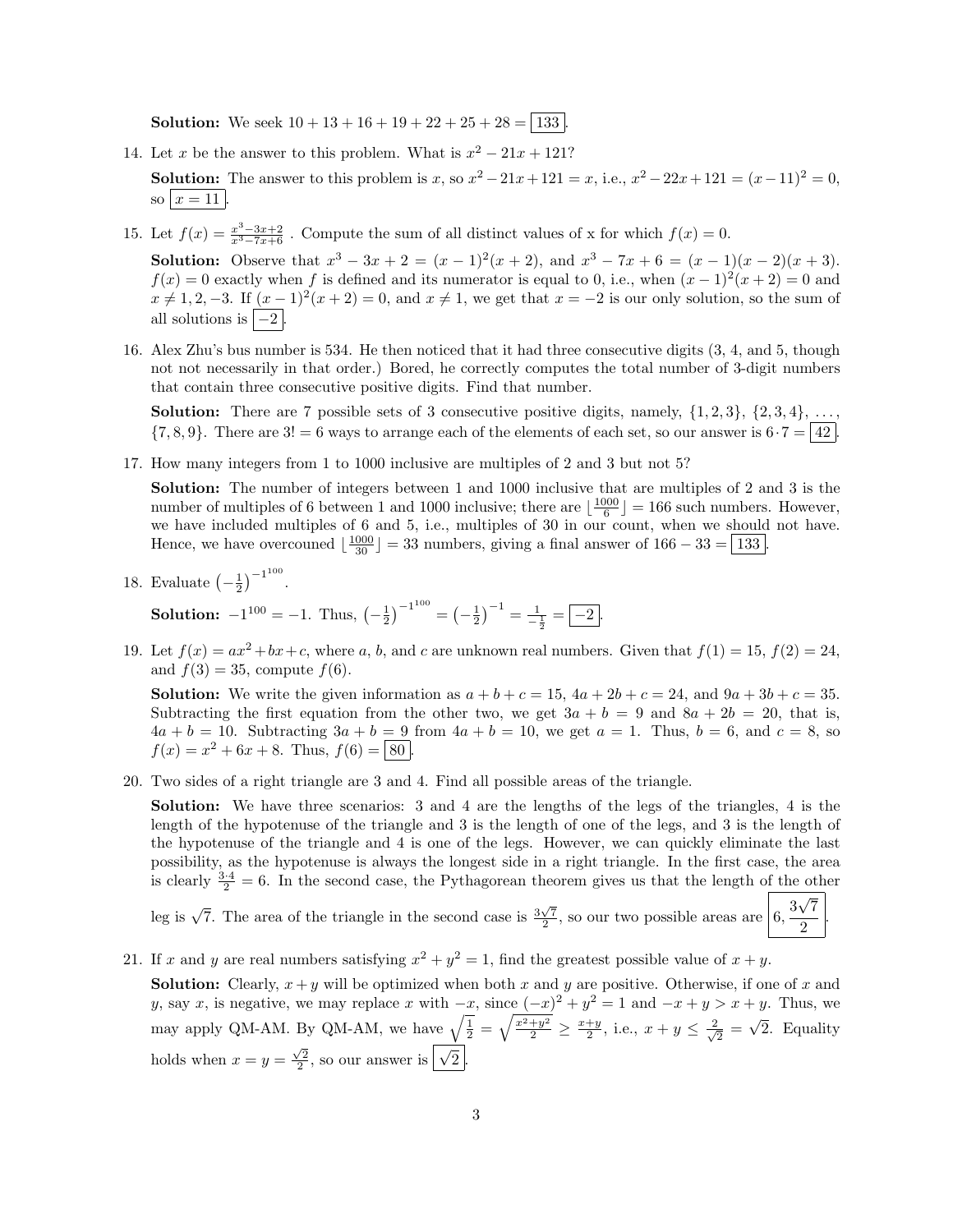As before, we may assume that  $x$  and  $y$  are both positive. Graphically, we want to find the greatest possible k such that the graphs of  $x^2 + y^2 = 1$  and  $x + y = k$  intersect. This is because we may simply let x and y be the given intersection point, for which we attain  $x^2 + y^2 = 1$  and  $x + y = k$ . (We may think of  $x^2 + y^2 = 1$  as the unit circle centered at the origin, and  $x + y = k$  a family of lines with slope -1). In other words, we seek the line that is as far away as possible from the unit circle as possible while still intersecting it at least once, i.e., the one tangent to the unit circle. If it is indeed tangent, by symmetry, the coordinates of the tangency point will be  $(x, x)$  for some x; since  $x^2 + x^2 = 1$ , we get  $x = \frac{\sqrt{2}}{2}$  (since x lies in the first quadrant, as we assumed all varibles are positive.) Hence, our answer is  $\frac{\sqrt{2}}{2} + \frac{\sqrt{2}}{2} =$ √  $2$  .

#### OR

$$
(x+y)^2 = x^2 + y^2 + 2xy = 1 + 2xy \le 1 + 2xy + (x-y)^2 = 1 + 2xy + x^2 - 2xy + y^2 = 1 + x^2 + y^2 = 2.
$$
Therefore,  $x + y \le \boxed{\sqrt{2}}$ ; this is attained when  $x = y = \frac{\sqrt{2}}{2}$ .

- 22. Let *i* be the square root of -1. Evaluate  $i^{1^2} + i^{2^2} i^{3^2} i^{4^2} + i^{5^2} + i^{6^2} i^{7^2} i^{8^2} + \dots + i^{2009^2} + i^{2010^2}$ . **Solution:** Note that for some integer n, i<sup>n</sup> is 1 if 4|n and i if 4|n−1. Observe now that when n is odd,  $4|n^2-1$ , and when n is even,  $4|n^2$ . Thus,  $i^{(4k+1)^2} + i^{(4k+2)^2} - i^{(4k+3)^2} - i^{(4k+4)^2} = i+1-i-1=0$ . We add this identity up for  $k = 0, 1, \ldots, 1002$ , and see that the sum of all but the last two terms in our expression is 0. Thus, we seek the sum of  $i^{2009^2} + i^{2010^2}$ , which is just  $\boxed{1+i}$ .
- 23. What is the minimum distance from the point  $(0,0)$  to a point on the line  $5x + 12y = 60$ ?

**Solution:** Let  $A = (0, 5)$   $B = (12, 0)$ , and  $O = (0, 0)$ . First observe that A and B lie on L. The minimum distance fom a point on L to O is clearly the foot of the altitude from O to L, i.e., the foot of the altitude from O to segment AB. Let h be this altitude. By the Pythagorean theorem,  $AB = 13$ , so the area of ABO is  $\frac{13h}{2}$ . But the area of ABO is also  $\frac{OA \cdot OB}{2} = \frac{5 \cdot 12}{2} = 30$ . Thus,  $\frac{13h}{2} = 30$ , so  $h = \frac{60}{13}$ , so our answer is  $\left| \frac{60}{13} \right|$  $\frac{58}{13}$ 

24. If a number has more than one digit, when we take the sum of its digits, it decreases. Therefore, if we constantly repeat the process of adding the digits of the number, we ultimately end up with a single digit. For any integer x, denote this single digit by  $f(x)$ . Find  $f(6^{5^4})$ .

**Solution:** Let  $s(n)$  denote the sum of the digits of n. It is well-known that  $9|n$  if and only if  $9|s(n)$ , i.e.,  $9|s(s(n))$ , etc. Thus, if  $9|n, 9|f(n)$ . Since  $9|6^{5^4}$ ,  $9|f(6^{5^4})$ . Since  $f(6^{5^4})$  has only one digit, it must be that  $|f(6^{5^4}) = 9|$ .

25. If a circle centered at  $(1, 2)$  is tangent to the line  $y = -x - 3$ , what is the radius of the circle?

Solution: In order for the circle to be tangent to the line, the distance from the center of the circle to the line must be the circle's radius. To find this distance, we translate the circle so that it is centered at the origin. The line's new equation becomes  $y + 2 = -(x + 1) - 3$ , or  $y = -x - 6$ . Its x-intercept and y-intercepts are  $(-6, 0)$  and  $(0, -6)$ , respectively; call them A and B, respectively. Let O be the origin, and let the distance from the O to the line  $y = -x - 6$  be h. By the Pythagorean theorem,  $AB = 6\sqrt{2}$ . The area of  $AOB = \frac{ABh}{2}$ . But the area of  $AOB$  is also just  $\frac{6\cdot 6}{2} = 18$ . Thus,  $ABh = 36$ , so  $h=\frac{36}{6}$  $\frac{36}{6\sqrt{2}} = 3\sqrt{2}$ . Thus, the radius of the circle must be  $\boxed{3}$ √  $2$  .

26. Peter runs two laps around a track. He runs the first lap in 30 yards per minute. He wants to set his goal for his average pace of the two laps to x yards per minute. What is the smallest x such that he can never achieve his goal?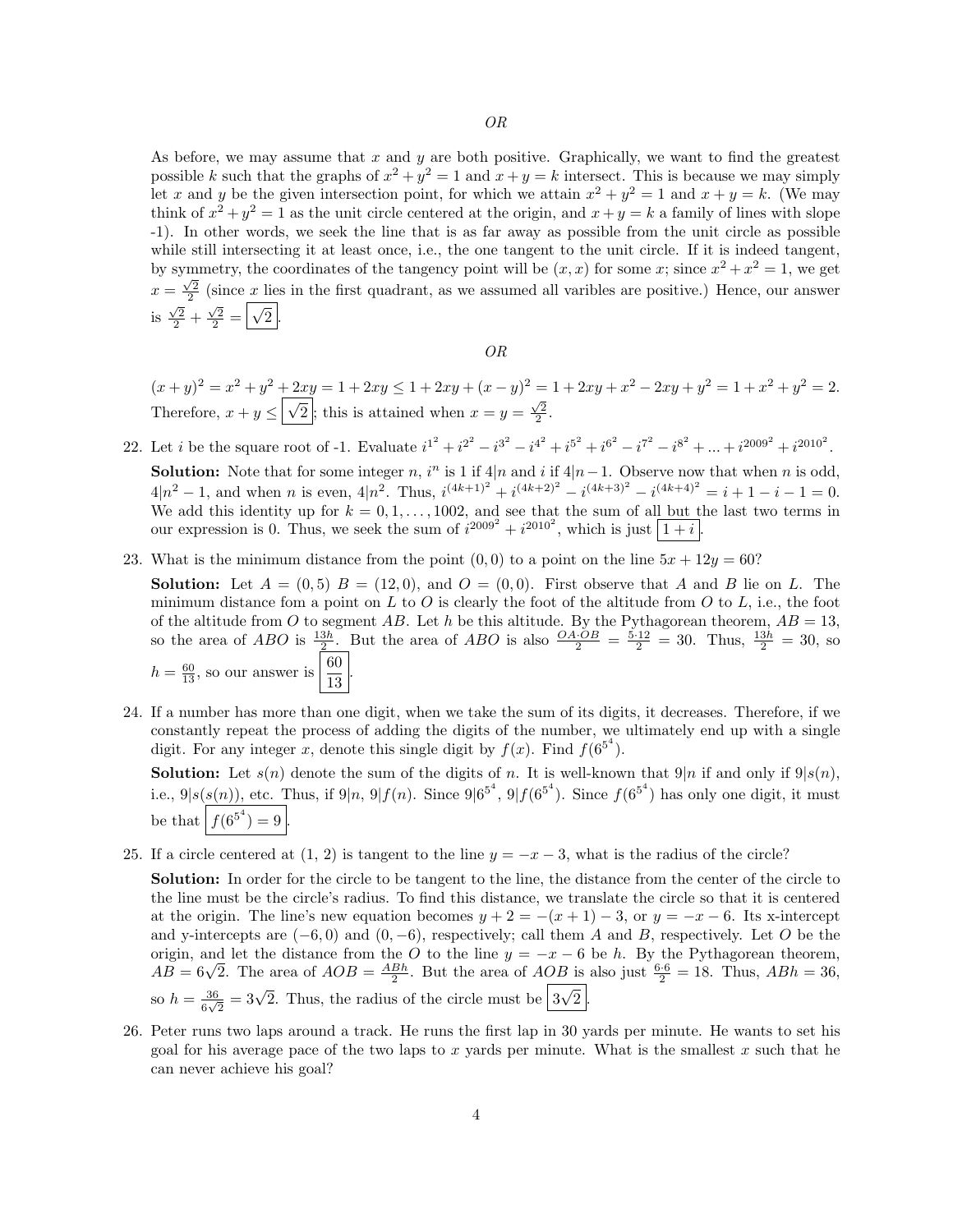**Solution:** Suppose that one lap around the track covers  $d$  vards and takes  $t$  minutes to cover. We have that  $\frac{d}{t} = 30$ , the rate at which he runs. We want to find the smallest x such that the equation  $x = \frac{2d}{\frac{d}{30} + \frac{d}{r_2}}$  has no solution in  $r_2$ , where  $r_2$  is positive. (The numerator represents the distance required to cover two laps; the demoniator represents the time required to cover two laps.) Rearranging, we get that  $\frac{60-x}{30x} = \frac{1}{r_2}$ . Clearly, when  $x = 60$ , there is no solution for  $r_2$ . Otherwise, we have  $r_2 = \frac{30x}{60-x}$ , so if Peter runs at that rate, he can attain his goal Therefore,  $\begin{bmatrix} 60 \\ \end{bmatrix}$  is the smallest x such that he can never achieve his goal.

- 27. Two real numbers a and b are such that  $a = 4b$  and  $\log(a) + \log(b) = \log(a+b)$ . Find  $a \cdot b$ .
	- **Solution:** If  $\log a + \log b = \log(a + b)$ , since  $\log(ab) = \log a + \log b$ , we have  $\log(ab) = \log(a + b)$ , so  $ab = a + b$ . Since  $a = 4b$ , we have  $4b^2 = 4b + b = 5b$ . Since  $b > 0$ ,  $4b = 5$ , so  $b = \frac{5}{4}$ , so  $a = 4b = 5$ . Thus,  $ab = \frac{25}{4}$  $\frac{1}{4}$
- 28. Suppose that  $A \cdot B \cdot C + D \cdot E F = 28$ , where A, B, C, D, E, and F are the digits 1 through 6 with no digit repeated. If  $A > B > C$  and  $D > E$ , what is the six-digit number ABCDEF?

**Solution:** We first observe that it is necessary that F be even. Otherwise, since  $A \cdot B \cdot C + D \cdot E$  $= 30 + F$ , it must then be that all the even digits are among A, B, and C; otherwise,  $A \cdot B \cdot C$  and  $D \cdot E$  would be even, making  $30 + F$  even, a contradiction. But then,  $A \cdot B \cdot C = 48$ ;  $30 + F \le 35$ , since  $F \leq 5$ , so since  $48 > 35$ , this equation cannot hold, so F must be even.

Suppose now that  $F = 2$ . Then  $A \cdot B \cdot C + D \cdot E = 30$ . 6 and 3 cannot both be among  $A \cdot B \cdot C$  or  $D \cdot E$ , because then, the left-hand side would not be divisible by 3. Similarly, 6 and 4 cannot both be among the same products. Thus, 3 and 4 must be among the same products. If they are among D and E, then we have  $A \cdot B \cdot C = 18$ , but since 5 is among A, B, and C, this is impossible. If they are among  $A \cdot B \cdot C$ , we have that  $C = 1$  or  $C = 5$  (since  $C \neq 6$ , since 4, 3, and 6 are in different groups.) In the first case, we have  $D \cdot E = 18$ , a contradiction since 5 must divide  $D \cdot E$ , but 5 does not divide 18. In the second, we have that  $A \cdot B \cdot C = 60 > 30$ , again a contradiction, so  $F \neq 2$ .

If  $F = 4$ , we again see that 2 and 6 cannot both be among A, B, C or D, E. In addition, 6 and 3 must both be among  $A, B, C$  or  $D, E$ ; otherwise, 3|32, a contradiction. If 6 and 3 are among  $D, E$ , then  $A \cdot B \cdot C = 14$ , but since  $5 \mid A \cdot B \cdot C = 14$ , this is impossible. Thus, 6 and 3 are among A, B, C. It follows that  $C = 1$ . Otherwise,  $A \cdot B \cdot C \ge 2 \cdot 18 = 36 > 32$ , an impossibility. But then,  $D, E = 5, 2$ , so we have  $18 + 10 = 32$ , which is not true, so  $F \neq 4$ .

Thus, it must be that  $F = 6$ . By arguments similar to those before, 2 and 4 cannot both be among A, B, C or D, E.If  $A = 4$  and  $D = 5$ , then  $E = 2$ , so  $B = 3$  and  $C = 1$ ; it is easy to see this does not satisfy the equation. Thus, if  $A = 4$ , then  $D \le 3$ . Thus,  $A \cdot B \cdot C \le 4 \cdot 3 \cdot 2 = 24$ , and  $D \cdot E \le 3 \cdot 2 = 6$ , so their sum is less than or equal to 30, an impossibility. If  $A = 3$ , then  $B = 2$  and  $C = 1$ , so  $D = 5$ and  $E = 4$ , which again does not satisfy the condition. Thus,  $A = 5$ . If  $B = 4$ , then  $C = 1$ ; otherwise,  $A \cdot B \cdot C \ge 2 > 34$ , an impossibility. But then,  $D = 3$  and  $E = 2$ ; this does not satisfy the equation. If  $B = 2$ , again,  $C = 1$ , so  $D = 4$  and  $E = 3$ . Once again, this does not satisfy the equation. Thus,  $B = 3$ . It follows that  $C = 2$  (otherwise,  $D = 4$  and  $E = 2$ , an impossibility), so  $D = 4$  and  $E = 1$ . This satisfies our equation, so we have one solution, 532416

29. Chan has twenty-seven unit cubes, which he makes into a 3 by 3 by 3 cube. He paints the exterior red. He throws the cube into the air and it splits into twenty-seven cubes that are all resting on the ground. What is the expected number of red faces that are visible?

**Solution:** There are 54 painted faces. After they are all on the ground we expect  $\frac{5}{6}$  of the painted faces to be visible, because the ground covers  $\frac{1}{6}$  of the faces. Hence, our answer is  $54 \cdot \frac{5}{6} = 45$ .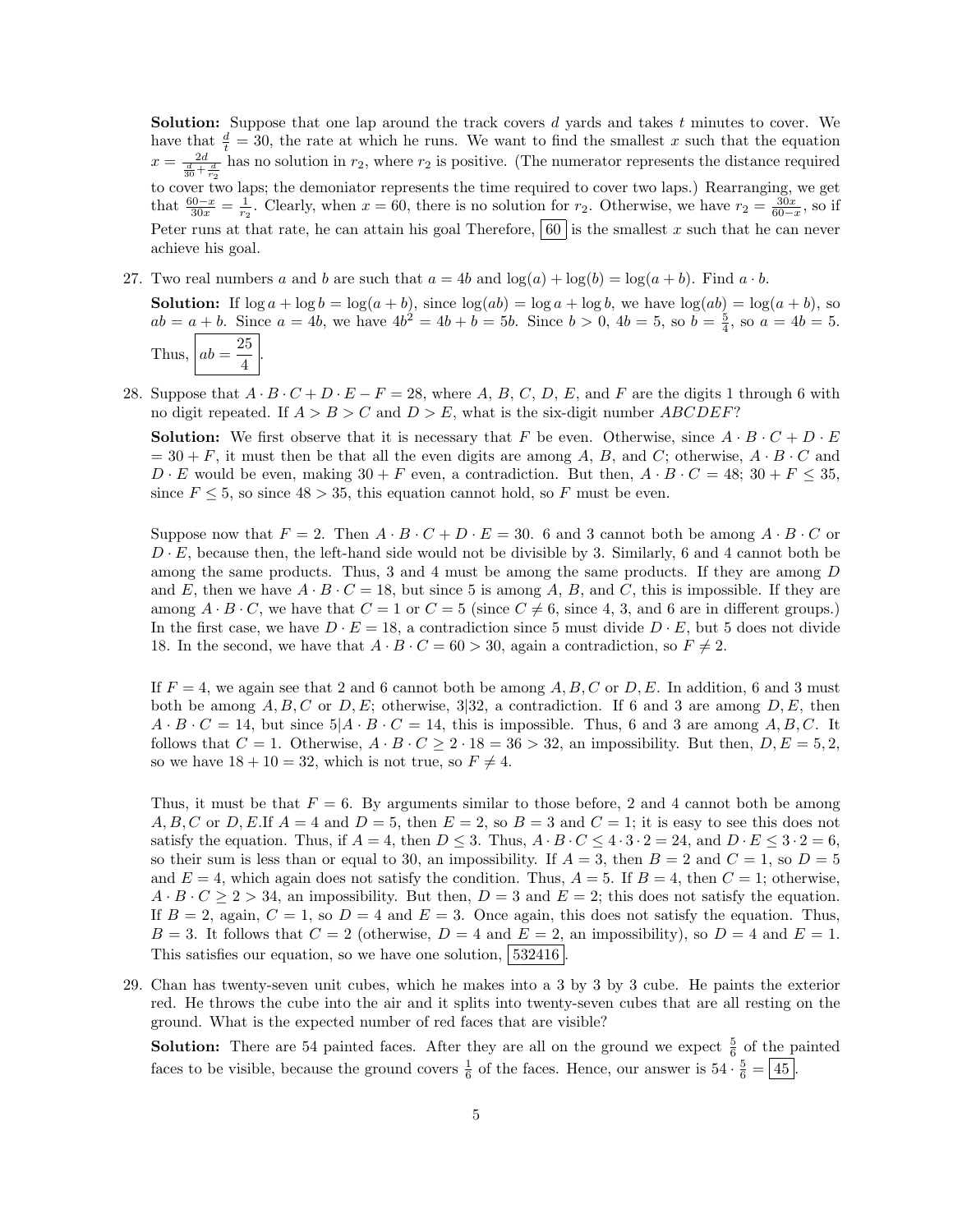30. What is the remainder when  $2^{32}$  is divided by 25?

**Solution:**  $2^{32} \equiv 4^{16} \equiv 16^8 \equiv (-9)^8 \equiv 81^4 \equiv 6^4 \equiv 36^2 \equiv 11^2 \equiv 21 \pmod{25}$ , giving us an answer of  $\vert 21 \vert$ 

31. Pavel slices a perfectly spherical orange with a 2-inch radius. He notices that when the oranges are placed on the freshly-cut surfaces, one piece is one inch tall and the other is three inches tall. What is the radius (in inches) of the freshly-cut surface?

**Solution:** Let  $\omega$  be the freshly-cut surface. Clearly, it is a circle. Let O be the center of the orange, let C be the center of  $\omega$ , and let r be the radius of  $\omega$ . Let A and B be the points where OC intersects the sphere, with A closer to C and B closer to O. (Loosely speaking, AB forms a "pole" through the sphere.) We are given that  $AC = 1$  and  $CB = 3$ , so  $AB = 4$ . Thus, the diameter AB of the sphere has length 4, so the sphere's radius is 2. Since  $AC = 1$  and  $AO = 2$ , we have  $OC = 1$ . Let P be any point on  $\omega$ . The radus of the orange is 2, so  $OP = 2$ . Since  $OC = 1$ , by the Pythagorean theorem,  $OC =$  $\sqrt{3}$ . But *OC* is the radius of  $\omega$ , so our answer is  $\sqrt{3}$ .

32. Find the sum of all positive integers n for which  $\frac{10n+77}{n+1}$  is also an integer.

**Solution:**  $\frac{10n+77}{n+1} = 10 + \frac{67}{n+1}$ . Thus,  $\frac{10n+77}{n+1}$  is an integer if and only if  $\frac{67}{n+1}$  is an integer, i.e.,  $n+1|67$ . Since 67 is prime, it must be that  $n + 1 = 67$  or  $n + 1 = 1$ ; the latter case is impossible, since then  $n = 0$ . Thus,  $n = 66$ , so the sum of all possible values of n is 66.

33. In hexagon  $ABCDEF$ , all angles between adjacent sides are equal. If  $AB = 8$ ,  $CD = 15$ , and  $DE = 17$ , compute AF.

**Solution:** Extend  $\overline{AB}$ ,  $\overline{BC}$ ,  $\overline{CD}$ ,  $\overline{DE}$ ,  $\overline{EF}$ , and  $\overline{FA}$ . Suppose  $\overline{FA}$  and  $\overline{CB}$  intersect at X,  $\overline{BC}$ and  $\overline{ED}$  intersect at Y, and  $\overline{DE}$  and  $\overline{AF}$  intersect at Z. Since hexagon ABCDEF is equilangular, all angles between adjacent sides are 120°. It follows that  $m\angle BAX = m\angle ABX = m\angle YCD$  $m\angle YDC = m\angle ZFB = m\angle ZEF = 60^{\circ}$ , so  $\triangle BAX$ ,  $\triangle DCY$ , and  $\triangle EFZ$  are equilateral. In addition,  $m\angle AXB = m\angle CYD = m\angle EZF = 60^\circ$ , so  $\triangle XYZ$  is also equilateral. Since  $AB = 8$ ,  $AX = BX = 8$ . Since  $DC = 15$ ,  $CY = DY = 15$ . Since  $\triangle XYZ$  is equilateral, we have  $XZ = YZ$ , that is,  $XF + FZ =$  $YE + EZ$ . Since  $\triangle FEZ$  is equilateral,  $FZ = EZ$ , so  $XF = YE$ , i.e.,  $AF + AX = ED + DY$ , that is,  $AF + 8 = 17 + 15$ . Thus,  $AF = 24$ .

- 34. What is the largest n such that the difference 100! 99! is divisible by  $10^{n}$ ? (n! is  $n \cdot (n-1) \cdot ... \cdot 1$ ) **Solution:**  $100! - 99! = 99!(100 - 1) = 99 \cdot 99!$ . Since 10 and 99 are relatively prime, we merely seek the largest n such that  $10^n|99!$ . Note that this is the same thing as asking for the largest power of 5 dividng 99!. This number is just the sum of the number of multiples of 5 less than 99 and the number of multiples of 25 less than 99, which is  $\lfloor \frac{99}{5} \rfloor + \lfloor \frac{99}{25} \rfloor = 22$ .
- 35. Mike was looking at the numbers one day and he stumbled upon the number 236. He decided to call this number a "growing" number, because the integers increased in value strictly from left to right. How may four-digit growing numbers are there?

**Solution:** For any set of four distinct digits  $1-9$ , there is exactly one way to rearrange them so that they are in increasing order, i.e., they can be arranged to form a growing number. Likewise, we can correspond to any growing number a set of four distinct digits 1-9, so the number of growing numbers is exactly the number of sets of four distinct digits from 1-9, which is just  $\binom{9}{4} = \boxed{126}$ .

36. Find all values of x for which  $3x^2 - 39x + 126 < 0$ .

**Solution:** The inequality is equivalent to the one we get when we divide through by 3, i.e.,  $x^2 - 13x +$  $42 < 0$ , that is,  $(x-6)(x-7) < 0$ 

Let  $f(x) = (x - 6)(x - 7)$ . If  $x = 6$  or  $x = 7$ ,  $f(x) = 0$ . If  $x > 7$ , we have that  $x - 7$ ,  $x - 6 > 0$ , and therefore  $f(x) = (x - 7)(x - 6) > 0$ . If  $x < 6$ , then  $x - 7, x - 6 < 0$ , so  $-(x - 7), -(x - 6) > 0$ , so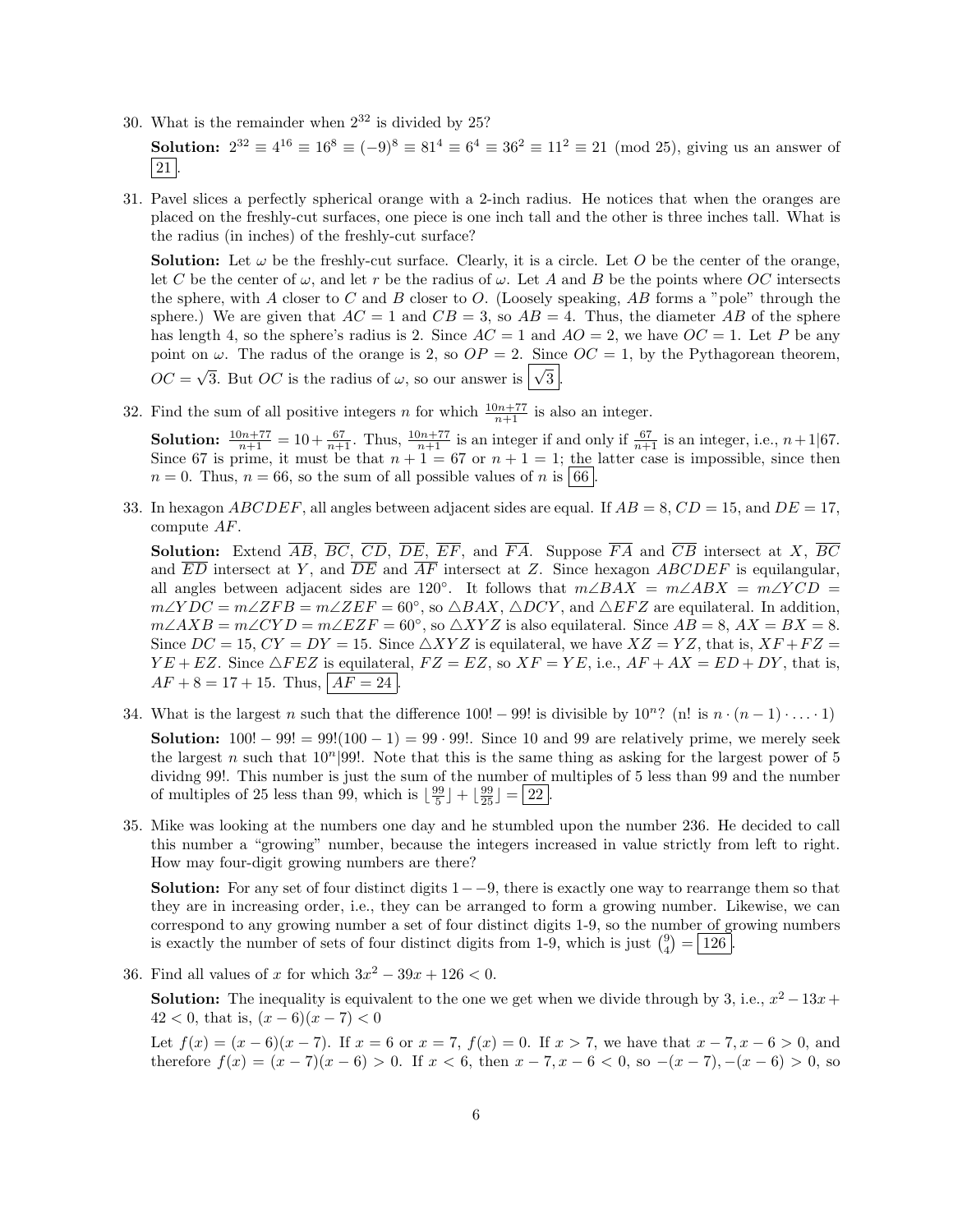$f(x) = (x - 7)(x - 6) > 0$ . If  $6 < x < 7$ , then  $x - 6 > 0$  and  $x - 7 < 0$ , so  $f(x) = (x - 7)(x - 6) < 0$ . Thus, our solution set is exactly the set of all real numbers x such that  $6 < x < 7$ .

37. Victoria and Weili are competing in a hot dog eating contest. Because he fasted for a week, Weili has  $a \frac{4}{5}$  chance of winning a match and Victoria has  $a \frac{1}{5}$  chance of winning a match (there are no ties). What is the probability that Victoria will win in at least two matches and at most four matches if they compete for five matches?

**Solution:** We wish to find the probability that Victoria wins  $n$  out of the 5 matches. Victoria has probability  $\frac{1}{5}$  of winning a given match and probability  $\frac{4}{5}$  of losing, so the probability that she wins *n* matches is  $\left(\frac{1}{5}\right)$ 5  $\binom{n}{4}$ 5  $\int_{0}^{5-n}$ . However, we can order these matches in multiple ways, so we must also

choose the *n* matches which Victoria wins. This can be done in  $\binom{5}{1}$ n ways, so our final probability is

 $\sqrt{5}$ n  $\setminus$   $\bigwedge$ 5  $\binom{n}{4}$ 5  $\Big)^{5-n} = \Big($ n  $\binom{4^{5-n}}{4}$ 5 5 ). We must add these quantities for  $n = 2, 3, 4$ ; our final answer is

$$
\frac{(10)(4^3) + (10)(4^2) + (5)(4^1)}{5^5} = \frac{820}{5^5} = \boxed{\frac{164}{625}}
$$

38. Find the smallest positive integer n such that 7 divides  $11 \dots 1$  $\sum_{n}$ 

**Solution:** Observe that  $7\frac{10^{n}-1}{9}$  if and only if  $7\frac{10^{n}-1}{3}$ ; thus, we seek the smallest *n* such that  $7|10^n-1$ . Now, observe that  $7|10^n-1 \iff 7|(7+3)^n-1 \iff 7|3^n-1$  (this is true because of the binomial theorem.) Thus, we seek the smallest n such that  $7|3^n - 1$ . We can easily guess and check to see that  $n = 6$ 

n

OR

As before,  $7\left|\frac{10^{n}-1}{9}\right|$  iff  $7\left|10^{n}-1\right|$ . We seek the smallest n such that  $10^{n}\equiv 1 \mod 7$ , i.e.,  $3^{n}\equiv 1 \mod 7$ . By Fermat's little theorem,  $3^6 \equiv 1 \mod 7$ . Thus, if  $3^n \equiv 1 \mod 7$ , where n is minimal,  $n \mid 6$  (a property of orders of elements.) Since  $3^1, 3^2, 3^3 \not\equiv 1 \mod 7$ , it follows that  $n = 6$ .

39. Jordan and Ian arrange a meeting to talk about Star Wars. Jordan plans to arrive at a random time between 1 o'clock PM and 4 o'clock PM, and will wait for an hour for Ian. Ian, on the other hand, plans to arrive at a random time between 12 o'clock PM and 5 o'clock PM, but will wait onlny 30 minutes for Jordan. What are the chances that the two meet to talk about Star Wars?

Solution: Ian will be present for 30 minutes at some time from 12 to 5:30. Jordan will be present some time between 1 and 5 and will be there for an hour. Because 1 to 5 is contained entirely inside 12 and 5:30, it suffices to focus on the time that Jordan spends on the court. The earliest Ian can arrive and still meet Jordan is 30 minutes before Ian arrives. The latest Ian can arrive is the moment in which Jordan is just leaving. Thus, there is a 90 minute interval in which Ian can arrive, and it must be entirely in the 300 minute interval in which she can possibly arrive. Therefore, our final answer is  $\sqrt{2}$ 

$$
\frac{90}{300} = \left\lfloor \frac{3}{10} \right\rfloor.
$$

.

40. Which of the following can be factored into two quadratic polynomials with integer coefficients? A :  $x^4 + 1, B: x^4 + 4, C: x^4 + 9, D: x^4 + 16, E: x^4 + 25$ 

**Solution:** Let a be any integer. We have  $x^4 + a^2 = (x^2 + a)^2 - 2ax^2 = (x^2 - \sqrt{2})$  $\frac{1}{2a}x+a(x^2+y)$  $2ax+a$ , by difference of squares. Since polynomials have unique factorization, it is therefore necessary that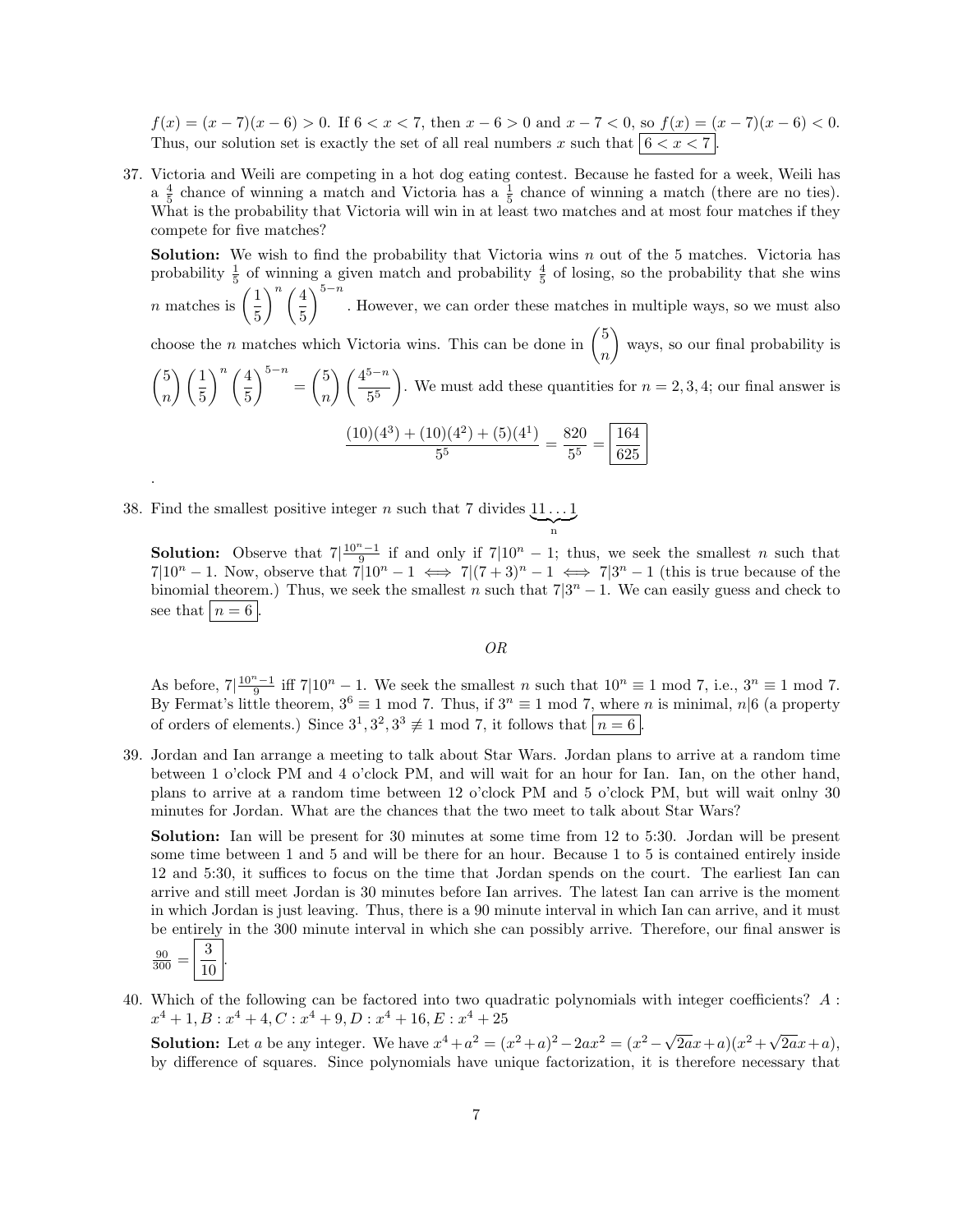both  $x^2 - \sqrt{ }$  $\sqrt{2a}x + a$  and  $x^2 + \sqrt{2a}x + a$  both have integer coefficients, i.e.,  $\sqrt{2a}$  is an integer. Among both  $x^2 - \sqrt{2ax} + a$  and  $x^2 + \sqrt{2ax} + a$  both have integer coefficients, i.e.,  $\sqrt{2a}$  is an integer. Among  $a = 1, 2, 3, 4, 5$ , only  $a = 2$  makes  $\sqrt{2a}$  an integer, i.e., only  $x^4 + 4$  can be factored into two quadratic polynomials with integer coefficients, so our answer is  $|B|$ 

41. Triangle  $\triangle ABC$  has sides  $AB = 6$ ,  $BC = 8$ , and  $CA = 10$ . There is a point P such that it is distance R from A, B, and C. What is  $\pi R^2$ ?

**Solution:** Line PB splits right angle ∠ABC into two angles, ∠PBA and ∠PBC. ∠PBA has measure 90−a and ∠PBC has measure a. Notice that the triangles  $\triangle ABP$ ,  $\triangle BPC$ , and  $\triangle CPA$  are isosceles. Calculating the measures of the other angles in terms of a gives  $\angle PAB = \angle PBA = 90 - a$ ,  $\angle BPA =$  $180 - \angle PBA - \angle PAB = 2a$ ,  $\angle PCB = \angle PBC = a$ ,  $\angle BPC = 180 - \angle PBC - \angle PCB = 180 - 2a$ , and  $\angle CPA = 360 - \angle CPB - \angle BPA = 180$ . Therefore, CPA is a line and is equivalent to CA. Also, because  $R = CP = PA = \frac{CA}{2} = 5$ , the value of  $\pi R^2$  is  $25\pi$ .

42. Let  $|x|$  denote the greatest integer less than or equal to x. If x is a randomly chosen number between 0 and 42, compute the probability that  $|17x| = 17|x|$ .

**Solution:** Let  $x = m + k$ , where m is an integer and  $0 \leq k < 1$ . Then  $m = |x|$ . We wish to find the probability that  $|17m + 17k| = 17|m + k|$ . Clearly, for any integer n,  $|h + x| = n + |x|$ . Since m and 17m are integers, our equation translates to  $17m+17k = 17m+17|17k|$ , that is,  $|17k| = 17|k|$ . But since  $0 \leq k < 1$ ,  $\lfloor k \rfloor = 0$ , so the right-hand side of our equation is 0. Thus,  $\lfloor 17k \rfloor = 0$ , so  $0 \leq 17k < 1$ , so  $0 \leq k < \frac{1}{17}$ . Since x was arbitrarily chosen from the interval  $(0, 17)$ , the probability that k is any

.

particular real number between 0 and 1 is the same. Thus, our answer is  $\frac{1}{17}$ 

43. If the equation  $x^2 + 4x + y^2 + 6y = m$  has exactly one pair of real solutions  $(x, y)$ , find m.

**Solution:** We have  $x^2 + 4x + 4 + y^2 + 6y + 9 = m + 4 + 9$ , i.e.,  $(x + 2)^2 + (y + 3)^2 = m + 13$ . Since  $(x + 2)^2 + (y + 3)^2 \ge 0$ ,  $m + 13 \ge 0$ , i.e.,  $m \ge -13$ . If  $m > 13$ , the equation is the graph of since  $(x + 2)^{-} + (y + 3)^{-} \ge 0$ ,  $m + 13 \ge 0$ , i.e.,  $m \ge -13$ . If  $m > 13$ , the equation is the graph or a circle with radius  $\sqrt{m+13}$ ; thus, there are infinitely many solutions. When  $m = -13$ , we get that  $(x+2)^2 = (y+3)^2 = 0$ , i.e.,  $x = -2$  and  $y = -3$ . Thus, when  $m = -13$ , there is indeed exactly one solution. Thus,  $m = -13$ 

44. Yumi is playing a computer game when she notices her score is a three-digit palindrome. She notices she is 382 points away from another palindrome score. What is the highest score she could have at that moment?

Solution: To get our maximum as high as possible, we first see if it is possible that the first digit of the palindrome is 9. Then our palindrome is  $\overline{9A9}$  for some digit A. We have that  $\overline{9A9} + 382$  is again a palindrome; it must be in the form  $1BB1$ , where B is also a digit. When we add these up, we note that  $B = 2$  or  $B = 3$ , since  $9 + 3$  ends in a 2, and there is a possibility that there was a carry from  $A + 8$ . But if  $B = 2$ , then we have that our original palindrome has to be  $1221 - 382 = 839$ , which is not possible. Thus,  $B = 3$ , so our original palindrome is  $1331-382 = 949$ ; this satisfies our conditions, and is the only 3-digit palindrome that starts with 9, so our answer must be  $949$ .

45. Suppose we have a dartboard with radius 1. Suppose an equilateral triangle is inscribed in the dartboard. Find the probability that when a dart is thrown, it lands inside the triangle.

**Solution:** The area of the dartboard is clearly  $\pi$ . We now seek the area of the triangle; the probability will then be the ratio of the area of the triangle to the area of the circle. Let  $O$  be the center of the dartboard, and let A, B, and C be the vertices of the triangle. Clearly,  $[OAB] = [OBC] = [OCA]$ , where  $[XYZ]$  denotes the area of  $\triangle XYZ$ . We now seek  $[OAC]$ . Let H be the foot of the altitude from O to AC. Since  $\angle AOC = 120^{\circ}$  and  $\angle CAB = 60^{\circ}$ , and HO and AO bisect  $\angle COA$  and  $\angle CAB$ , respectively, we see that  $HAO$  is a 30-60-90 triangle. Thus,  $OH = \frac{\sqrt{3}}{2}$  and  $AH = \frac{1}{2}$ , so  $[AHO] =$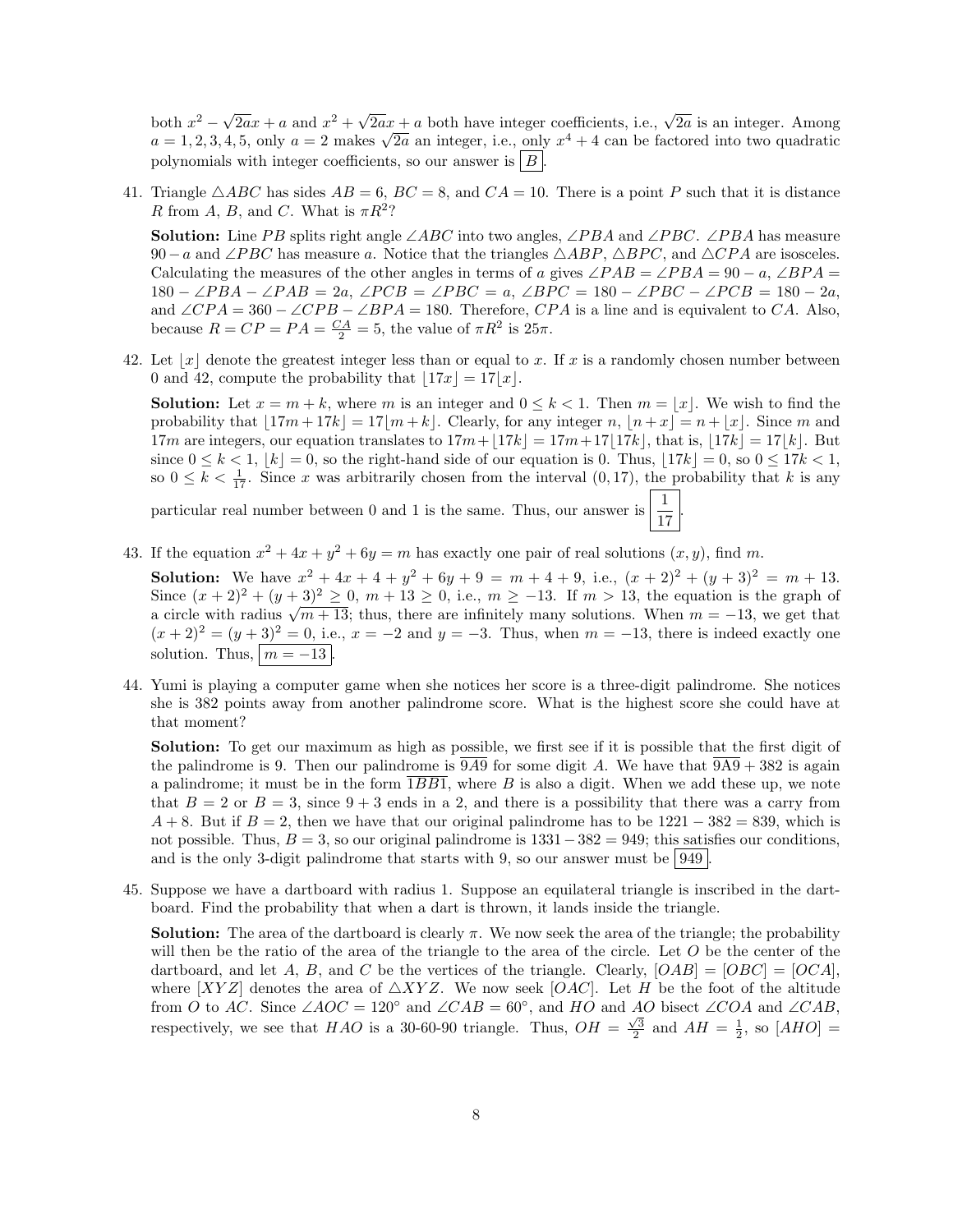$$
\frac{OH \cdot AH}{2} = \frac{\sqrt{3}}{8}
$$
. Thus,  $[AOC] = 2[ABO] = \frac{\sqrt{3}}{4}$ , so  $[ABC] = 3[ABO] = \frac{3\sqrt{3}}{4}$ . Thus, our desired probability is  $\frac{3\sqrt{3}}{4\pi}$ .

46. The polynomial  $x^5 + x + 1$  can be expressed in the form  $(x^2 + ax + b)(x^3 + cx^2 + dx + e)$ , for some integers a, b, c, d, and e. Compute  $a + b + c + d + e$ .

Solution:  $x^5 + x + 1 = x^5 - x^2 + x^2 + x + 1 = x^2(x^3 - 1) + x^2 + x + 1 = x^2(x - 1)(x^2 + x + 1) + x^2 + x + 1 =$  $(x^{2}+x+1)(x^{3}-x^{2}+1)$ . Since polynomials factor uniquely, we have  $a = 1, b = 1, c = -1, d = 0, e = 1$ . Thus,  $a + b + c + d + e = 1 + 1 - 1 + 1 = \boxed{2}$ .

#### OR

Expanding, we get  $(x^2 + ax + b)(x^3 + cx^2 + dx + e) = x^5 + x^4(a+c) + x^3(d+ac+b) + x^2(e+ad+e)$  $bc) + x(ae + bd) + be.$  Equating coefficients, we get that  $a + c = 0$ ,  $d + ac + b = 0$ ,  $e + ad + bc = 0$ ,  $ae + bd = 1$ , and  $be = 1$ .

From  $be = 1$ , we get that either  $b = e = 1$  or  $b = e = -1$ . If  $b = e = -1$ , then  $ad = bc$  from our fourth equation. Since  $a = -c$  from the first equation, we have  $b = -d$  or  $a = c = 0$ . If  $a = c = 0$ , then  $e = 0$ from the third equation, an impossibility, so  $b = -d$ . From the second equation, we have  $ac = 0$ , so  $a = 0$  or  $c = 0$ , but from the first equation, we have  $a + c = 0$ , so  $a = c = 0$ , a contradiction.

Thus,  $b = e = 1$ . From the fourth equation, we have  $a + d = 1$ ; from the third, we have  $1 + ad + c = 0$ ; from the second, we have  $1 + ac + d = 0$ . Since  $d = 1 - a$ , we have  $2 - a + ac = 0$ , so  $a(1 - c) = 2$ . Thus,  $a = 1$  and  $d = 0$ , and  $c = -1$ , or  $a = -1, c = 3$ , and  $d = 2$ . But the second solution set does not satisfy  $1 + ad + c = 0$ , while the first does. Thus,  $a = 1$ ,  $b = 1$ ,  $c = -1$ ,  $d = 0$ , and  $e = 1$ . Adding these up, we have  $a + b + c + d + e = 1 + 1 - 1 + 0 + 1 = 2$ .

OR

Let  $\omega^3 = 1, \omega \neq 1$ . Observe that  $\omega^5 + \omega + 1 = \omega^2 + \omega + 1 = 0$ . Since  $\omega$  is a root of  $x^2 + x + 1$ , all roots of  $x^2 + x + 1$  are also roots of  $x^5 + x + 1$ . Thus,  $x^2 + x + 1/x^5 + x + 1$ . Let  $Q(x) = \frac{x^5 + x + 1}{x^2 + x + 1}$ , so  $x^5 + x + 1 = (x^2 + x + 1)Q(x)$ . We therefore have  $a = 1, b = 1$ . We now seek  $c + d + e$ . Note that this is  $1+c+d+e-1 = Q(1)-1$ , since the sum of the coefficients of Q is simply  $Q(1).Q(1)-1 = \frac{3}{3} = 1-1 = 0$ , so our sum  $a + b + c + d + e = a + b = \boxed{2}$ 

47. Suppose a triangle  $\triangle ABC$  has sides  $\overline{AB}$  = √ 73,  $BC = 10$ , and  $CA = 9$  such that  $AD = DE = EC$ . Point F is the midpoint of BC. Let P be the intersection of lines  $\overline{BE}$  and  $\overline{DF}$ . If  $\overline{BD}$  is perpendicular to  $\overline{AC}$ , what is the sum of the areas of  $\triangle BPF$  and  $\triangle DPE$ ?

**Solution:** Note that  $E$  is the midpoint of  $DC$  and that  $F$  is the midpoint of  $BC$ , so  $P$  is the centroid of  $\triangle BDC$ . Thus,  $[PDE] = [PBF] = \frac{[BDC]}{6} = \frac{\frac{6.8}{2}}{6} = 4$ . Thus,  $[PDE] + [PBF] = [8]$ .

48. Suppose  $f(x) = x^2 - 10x + 28$ . Find the two integer solutions to the equation  $f(f(x)) = x$ .

**Solution:** Note that  $f(x) = x$  implies that  $f(f(x)) = f(x) = x$ .  $f(x) = x$  means that  $x^2 - 10x + 28 = x$ , that is,  $(x-4)(x-7) = 0$ , giving  $\boxed{x=4, x=7}$  as our integer solutions. (It can easily be verified with polynomial division that the other two roots of the polynomial are not integers; nonetheless, this should be of no concern to the person doing this problem. When he/she finds two integer solutions, it is necessary that those two are the answers to this question, so they don't need to worry about the other two roots.)

49. A scientist develops a procedure to test for a terrible disease, which occurs in 1% of the population. If the subject is indeed diseased, the test will be report this 95% of the time. However, even if a subject is healthy, the test will give a false positive  $x\%$  of the time. If a subject tests positive on the test, there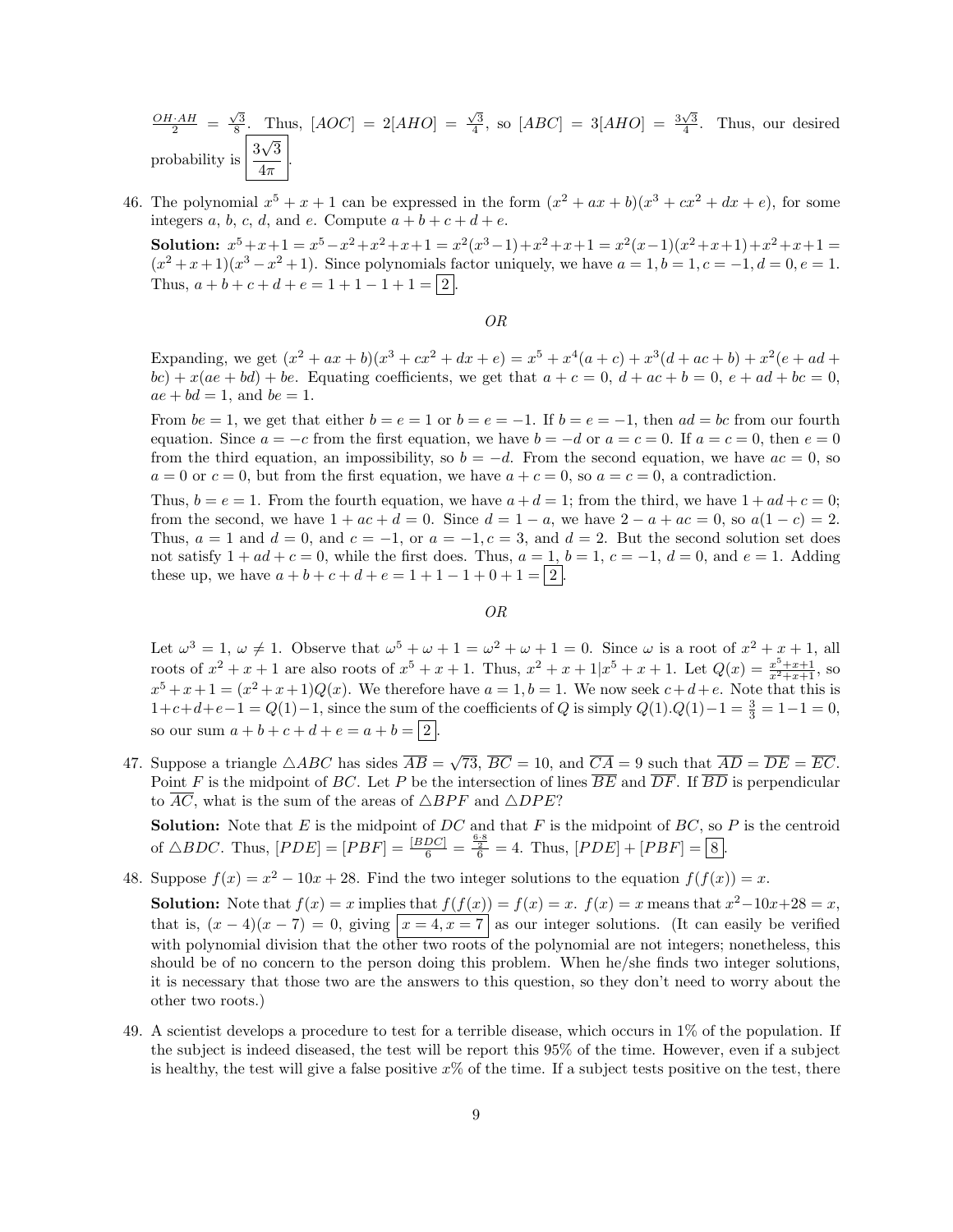is a 50% chance that this subject has the disease. What is x, rounded to two decimal places? If x were 100%, write in 100.

**Solution:** For any event A, denote  $\neg A$  to be the event not A, denote  $P(A)$  to be the probability of event A occurring, denote  $P(A|B)$  to be the probability of A occuring given that B has already happened, and denote  $P(A \cap B)$  to be the probability that both A and B have occurred. It is fairly intuitive to see that  $P(A|B)P(B) = P(A \cap B)$ : the probability that both A and B occur is the probability that B occurs multiplied by the probability that  $A$  occurs, given that  $B$  has already occurred. From this, we see that  $P(A|B)P(B) = P(A \cap B) = P(B|A)P(A)$  for any events A and B.

Let D denote the event that someone actually has the disease, and let  $+$  denote the event that someone has tested positive. The problem statement tells us that  $P(D) = 0.01$ ,  $P(+|D) = 0.95$ ,  $P(+|\neg D) = x\%$ . and  $P(D|+) = 0.5$ . We have that  $P(D)P(+|D) = P(+)P(D|+)$ , that is,  $0.01 \cdot 0.95 = 0.5 \cdot P(+)$ , so  $P(+) = 0.019$ . Note that  $1 - P(D|+) = P(\neg D|+) = 0.5$ , and  $P(\neg D) = 1 - 0.01 = 0.99$ . Therefore,  $P(+|\neg D)P(\neg D) = P(\neg D|+)P(+)$ , so  $x\% \cdot 0.99 = 0.5 \cdot 0.019$ . Therefore,  $x\% = \frac{0.5 \cdot 0.019}{0.99} = 0.0096$  to two decimal places, so  $\boxed{x = 0.96}$ .

$$
OR
$$

### Solution:



Consider the above diagram of the problem (not drawn to scale). The red shaded region represents the 1% of the population that has the disease; the blue shaded region is the 99% that doesn't. The blue-outlined sub-rectangle represents the people who tested positive; 95% of the red region is in this box, as is  $x\%$  of the blue region. Finally, since testing positive means that there is a 50% of actually having the disease, half of the blue-outlined rectangle is in the red region, and half of it is in the blue region. There are two ways of finding the areas of these halves. Since the red region is  $1\% = 0.01$  of the entire population, and the right half is  $95\% = 0.95$  of the red region, the right half is  $0.01 \cdot 0.95$  of the entire population. Similarly, the blue region is  $99\% = 0.99$  of the entire population, and the left half is  $x\% = \frac{x}{100}$  of the blue region, and so the left half is  $\frac{0.99x}{100}$  of the entire population. Since the two halves are equal, we have  $0.01 \cdot 0.95 = \frac{0.99x}{100}$  $\frac{100}{100}$ , or

$$
x = \frac{100 \cdot 0.01 \cdot 0.95}{0.99} = \frac{95}{99} = 0.\overline{95} \approx \boxed{0.96}.
$$

50. Suppose the sequence of numbers  $a_0, a_1, \ldots, a_n$  are defined so that  $2^{a_k} = 2^{2^k} + 1$ . What is the integer nearest to  $a_0 + a_1 + ... + a_6$ ?